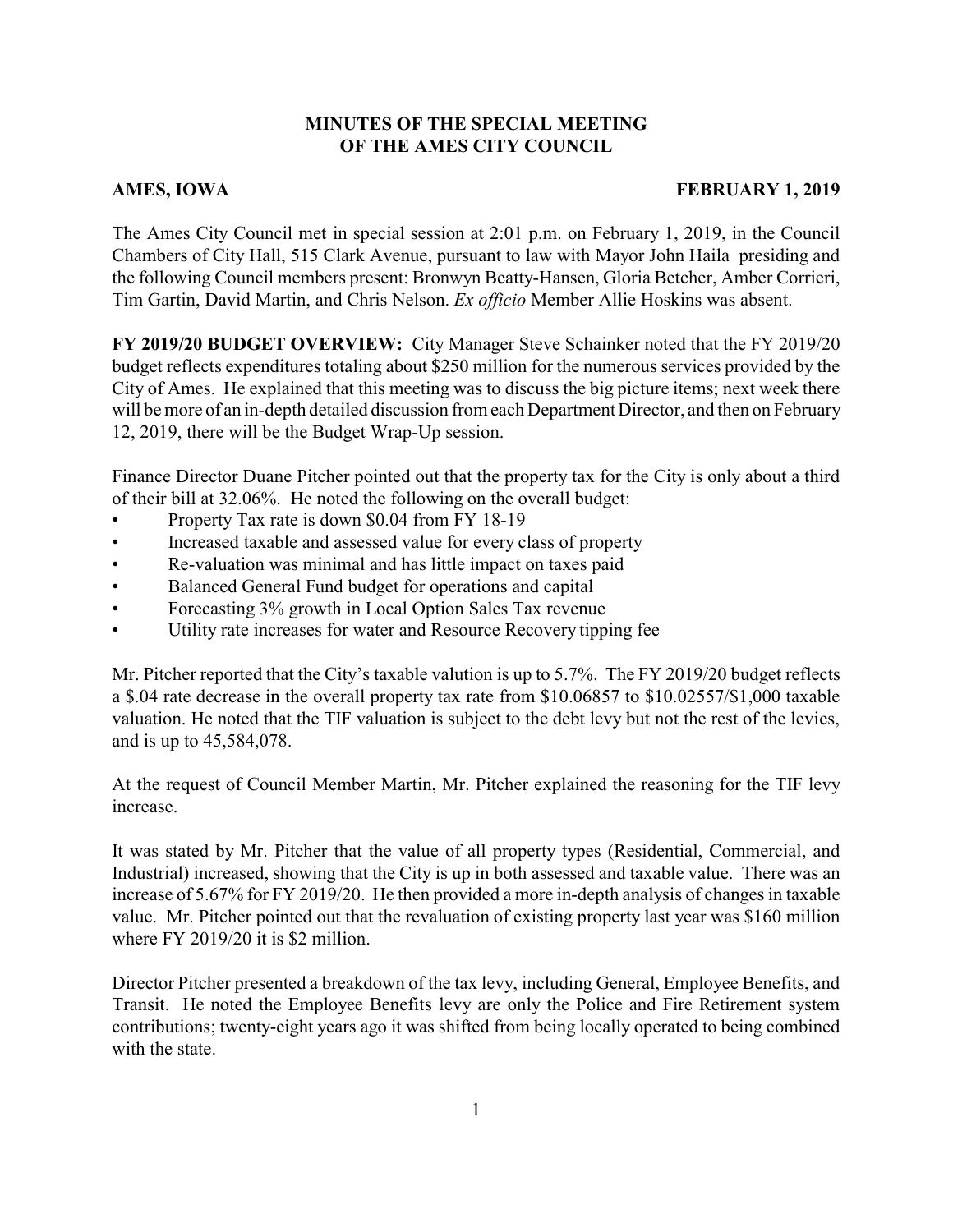The debt service levy is at 3.19314/\$1,000. Mr. Pitcher noted that this amount is down slightly. City Manager Schainker stated he is not recommending using any of the fund balance in FY 2019/20 as they are trying to keep a level rate. Adding a referendum for a Fire Station, a HealthyLife Center will increase the debt service rate.

Mr. Pitcher stated that the total dollar value of the levy for FY 2019/20 is \$31,023,393. He noted that the FY 2019/20 recommended budget includes an additional \$1,564,903 in taxes.

A Summary of Changes in Taxes was reviewed by Mr. Pitcher to explain where the \$1,564,903 increase was coming from and explained more detail will come from the individual departments next week.

It was reported that the City is projected to end FY 2018/19 with a General Fund balance of \$9,446,065. He noted that the General Fund will hold a significant balance which will help if there is a loss in the replacement tax funds. Mayor Haila stated that the budget for the City-Wide Radio system went up \$750,000 and wanted to know where the additional funding was coming from. City Manager Schainker stated that the additional project cost would be funded through a combination of bonds, abated bonds, and grant funding.

Council Member Betcher commented that the Council had approved increasing the expenditures of the Homewood Clubhouse and wanted to know where the revenue for the rental of the facilitywould appear in the budget. Mr. Schainker stated they are recommending remain in the Homewood Golf Course Fund, but at this time no revenue has been budgeted.

Mr. Pitcher indicated that there are requests for changes in employment levels for FY 2019/20 [an increase of 4 Full-Time Equivalent (FTE)]. He noted that a Police Officer, a Firefighter, a Chief-Safety Officer for Cy-Ride, and a Utility Maintenance worker have been added to the budget.

Projected Utility Rate Summary. Mr. Pitcher reviewed the projected utility rates, as follows:

Electric Utility: No rate increase

Water Utility: 7.0% rate increase for FY 2019/20 followed by two additional increases over the following four years

Sanitary Sewer Utility: no rate increase followed by two rate increases over the next four years

Storm Water Utility: No increase in monthly fee

According to Mr. Pitcher, the Resource Recovery tipping fee increase will increase from \$55.00 to \$58.75 for FY 2019/20. And additional increase may be needed in the future.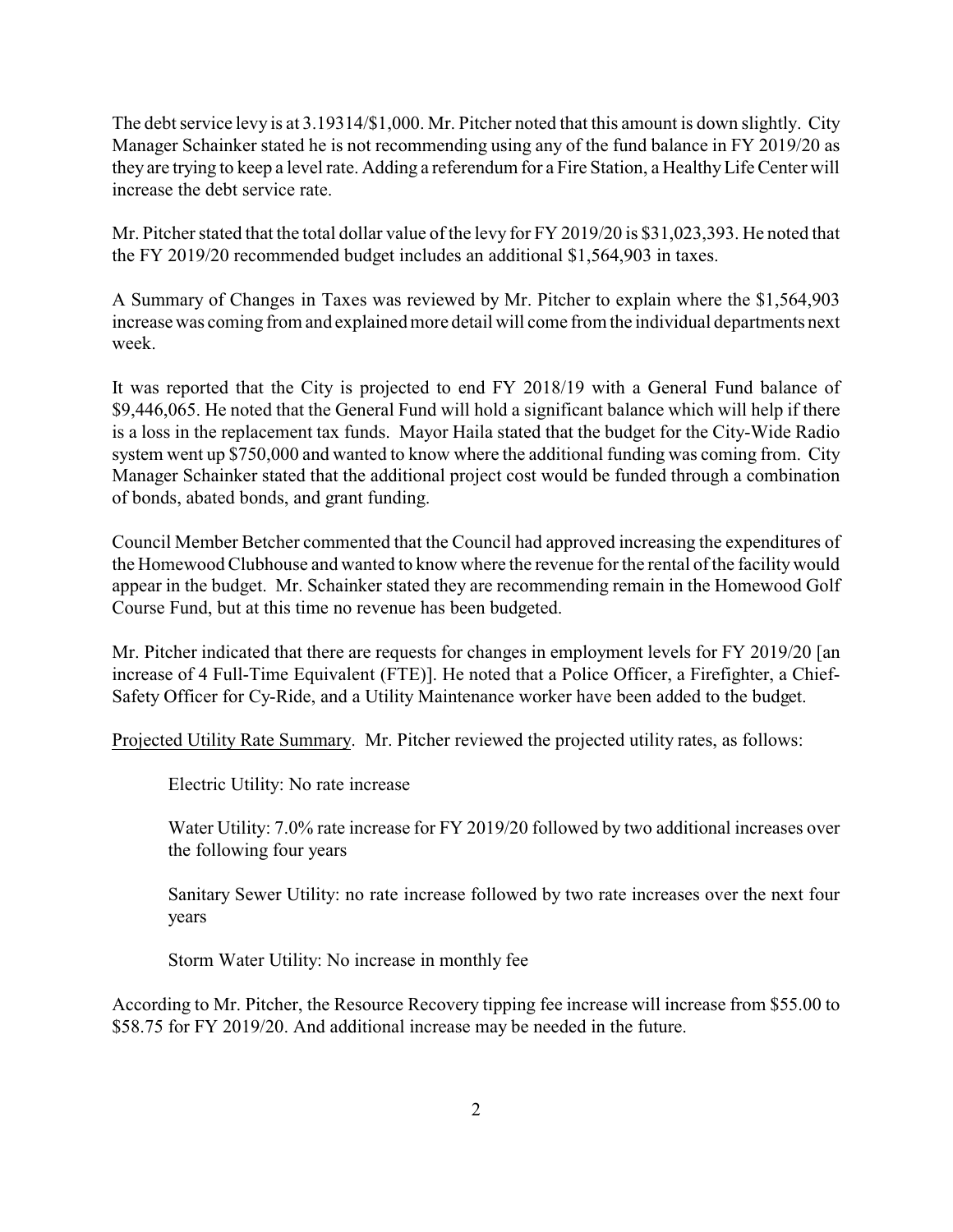Mr. Pitcher went over the Utility Bill Rate samples and noted that Director John Dunn will go over the increase in more detail when the rate ordinance is prepared.

Mr. Pitcher pointed out that the budget also includes fee changes for Police, Animal Control, and Parks and Recreation.

Fund Summaries. Budget Officer Nancy Masteller outlined the Fund Sheets beginning with the General Fund. She pointed out that the General Fund is balanced for FY 2019/20, revenues equal the expenditures with an unreserved balance of \$884,919. Mr. Schainker pointed out that the Electric Utility makes a transfer to the General Fund in lieu of taxes.

Under the Local Option Sales Tax Ms. Masteller stated that the revenue is allocated at 60% for property tax relief and 40% for community betterment, including human service and arts agency funding. The fund balance is reserved at 25% of the budgeted expenditures less the 60% tax relief transfer. Reserves are for cash flow and revenue fluctuations. Mr. Schainker noted that the City should begin collecting on internet sales soon. Ms. Betcher asked if anything has been noted as to when any contributions will come in from the Airbnb's. A discussion was held and no one was sure at this time. Mayor Haila stated that another \$250,000 was approved for the Human Services Capital Grant Program and wanted to know where that showed up in the budget. Mr. Schainker stated that the project is funded from \$200,000 in Local Option Tax and \$50,000 in the General Fund. AS the project was not separately identified on the fund page Ms.Masteller stated that she will double check and report back to the Council.

Budget Officer Masteller continued with Special Revenue Funds. Regarding Hotel/Motel Tax, it was noted that of the seven cents/dollar, five cents is provided to the Ames Convention & Visitors Bureau for community attractions, one cent replaces the Local Option Tax and is split 60% for tax reduction and 40% for community betterment projects. The remaining one cent remains in the Hotel/Motel Tax fund for economic development activities.

Road Use Tax was briefly summarized. Council Member Martin asked if there was any mechanism to collect Road Use Tax from electrical vehicles. No mechanism exists at this time.

Other Special Revenue Funds were summarized. When discusssing Public Safety Special Revenues, Mayor Haila inquired if a study had been done on the Animal Shelter. City Manager Schainker stated that an RFP is in process to hire an engineer to study the current building. Mr. Gartin stated he is looking at page 264 and wanted to know why there was such a huge increase in the 2019/20 Manager Recommendation for the revenues and expenses. Ms. Masteller stated that she will look into the increase and report back to the Council.

Ms. Masteller continued with a summary of the City Special Revenue Funds.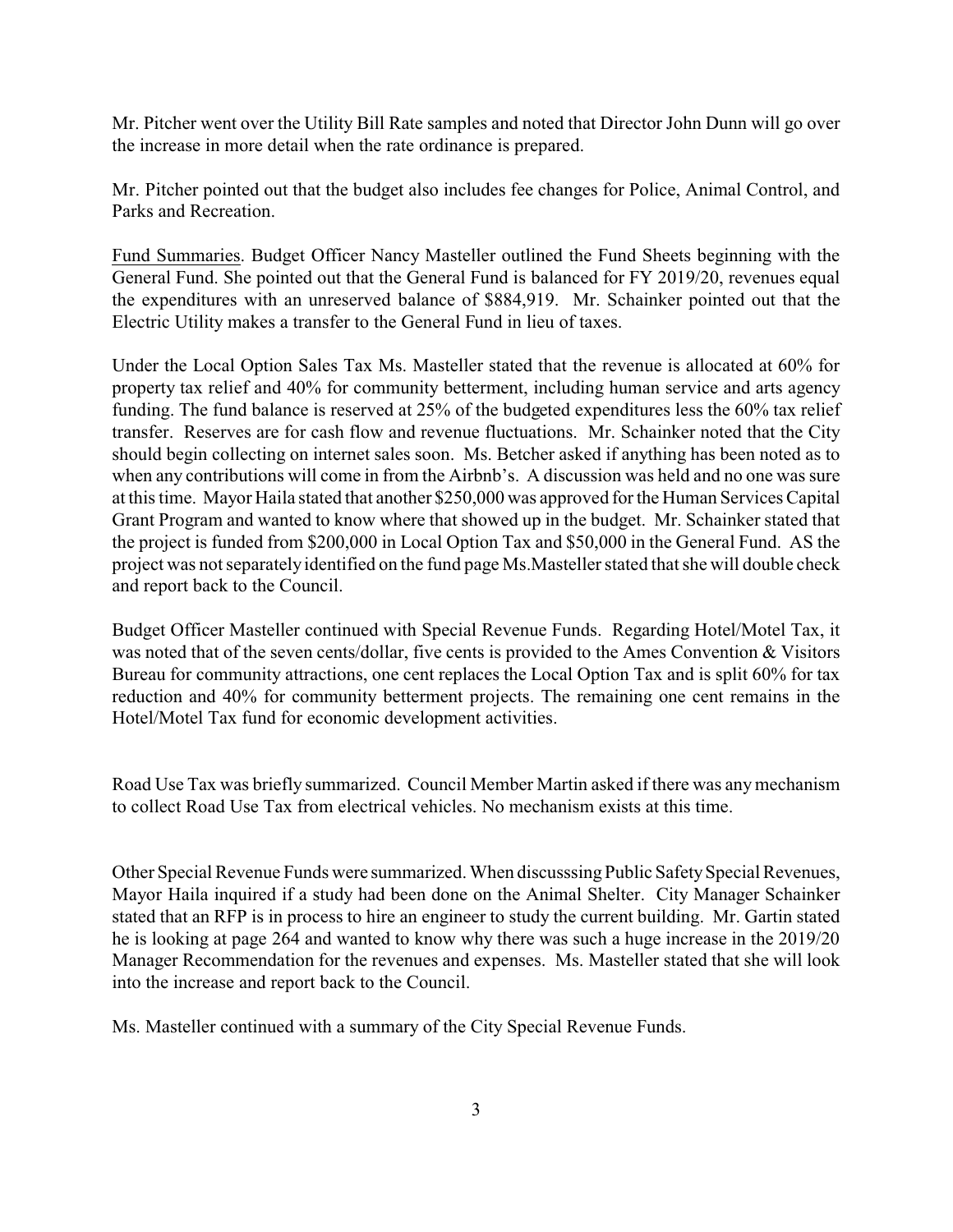Enterprise Funds were then summarized by Budget Officer Masteller.

Ms. Masteller noted that City staff are watching the Resource Recovery fund closely due to the impact of the Power Plants's conversion to natural gas. Mr. Gartin inquired if the Council should change the amount that is kept in the unreserved fund balance to be more than 10% of the operating expense. Mr. Schainker stated the Power Plant and Resource Recovery Plant are looking at using a new formula to value the RDF burned in the Power Plant. Public Works Director John Joiner and Superintendent Bill Schmidt are monitoring this area to see what changes need to be made to the operation of the Resource Recovery Plant.

The Debt Service Fund was explained by Ms. Masteller. Its fund accounts for payment of principal and interest on General Obligation Bonds. The available fund balance in that account is used to reduce future debt service.

Mr. Martin inquired if the budget reflected the repayment status of each bond issued. Mr. Pitcher stated this is not included in the document but is tracked by Finance and could be reported to the Council.

Internal Service funds were summarized. Ms. Masteller noted that the City is self-insured. There will be a 2% increase in health insurance rates for 2019/20. Mr. Gartin questioned the change in the Health Insurance Fund. Director Pitcher stated that the Information Technology fund balance could be used to fund a study on internet security

Mr. Schainker stated that these documents are posted on the City's website for the public to review. Mr. Martin requested that the Special Report be posted to the website as well.

Mayor Haila asked if any update is available regarding 321 State Street. Ms. Masteller stated that it will be briefly mentioned by Vanessa in Housing department and will be on the agenda.

**DISPOSITION OF COMMUNICATIONS:** Mayor Haila noted that there were three items brought to the City Council's attention tonight and they were:

- 1. Letter from Allison Brundy requesting the Council to consider for discussion ways to reduce Greenhouse Gas Emissions during the Council's Goal-Setting retreat.
- 2. Email from Joel Huchstein requesting to add Inclusionary Zoning as a topic at a future Council meeting.
- 3. Letter from the Ames Foundation requesting to incorporate \$100,000 for an Ames sign along Interstate 35 into the Capital Improvements Plan

The Council agreed to take these under consideration for discussion during the goal setting meeting.

**COUNCIL COMMENTS:** Council Member Betcher was going to the International Town and